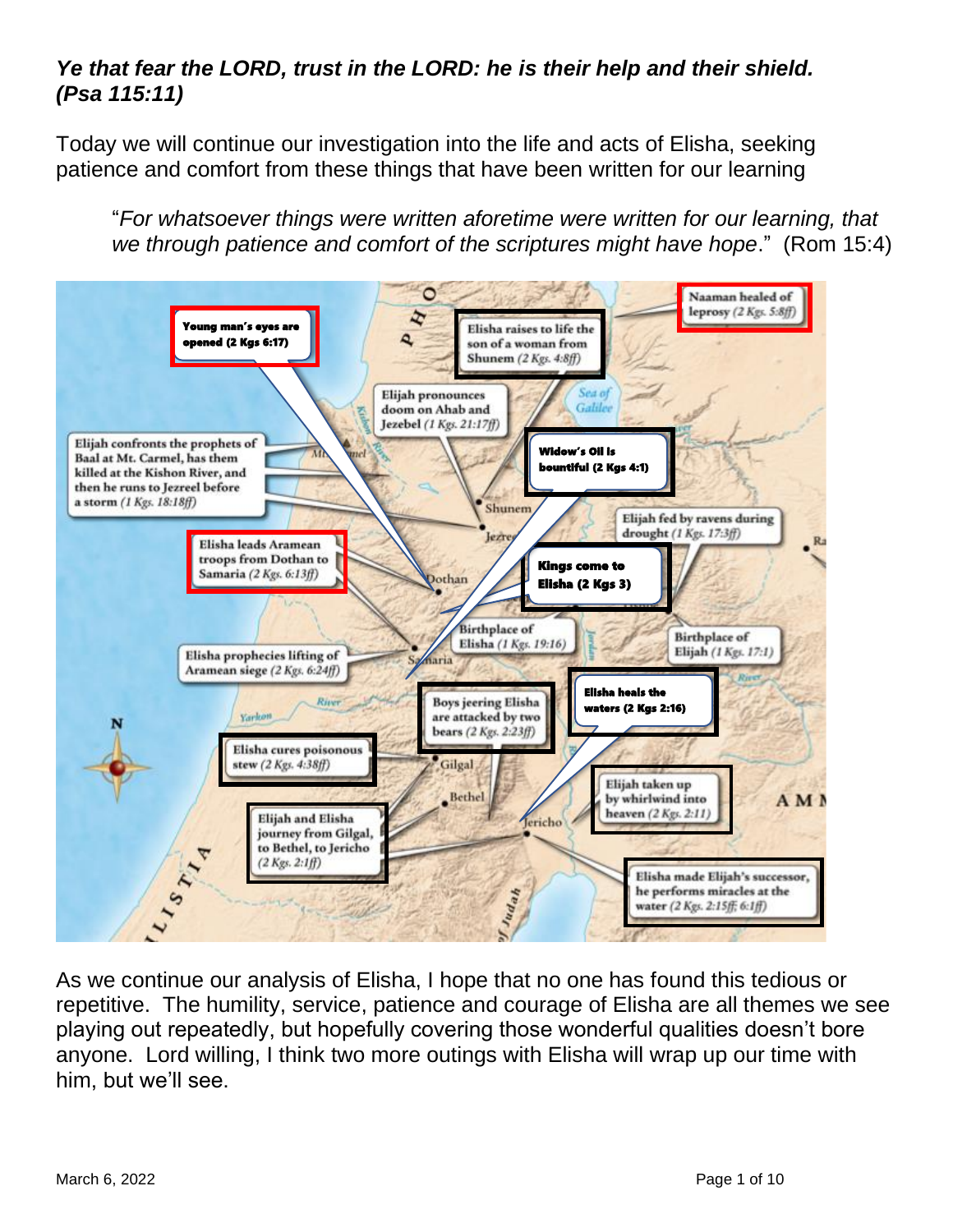Today we are going to examine Elisha's interaction with Naaman. This takes up an entire chapter in its telling, but it is worth reading in its entirety to get the full sense of the event.

*Now Naaman, captain of the host of the king of Syria, was a great man with his master, and honourable, because by him the LORD had given deliverance unto Syria: he was also a mighty man in valour, but he was a leper. And the Syrians had gone out by companies, and had brought away captive out of the land of Israel a little maid; and she waited on Naaman's wife. And she said unto her mistress, Would God my lord were with the prophet that is in Samaria! for he would recover him of his leprosy. And one went in, and told his lord, saying, Thus and thus said the maid that is of the land of Israel. And the king of Syria said, Go to, go, and I will send a letter unto the king of Israel. And he departed, and took with him ten talents of silver, and six thousand pieces of gold, and ten changes of raiment. And he brought the letter to the king of Israel, saying, Now when this letter is come unto thee, behold, I have therewith sent Naaman my servant to thee, that thou mayest recover him of his leprosy. And it came to pass, when the king of Israel had read the letter, that he rent his clothes, and said, Am I God, to kill and to make alive, that this man doth send unto me to recover a man of his leprosy? wherefore consider, I pray you, and see how he seeketh a quarrel*  against me. And it was so, when Elisha the man of God had heard that the king *of Israel had rent his clothes, that he sent to the king, saying, Wherefore hast thou rent thy clothes? let him come now to me, and he shall know that there is a prophet in Israel. So Naaman came with his horses and with his chariot, and stood at the door of the house of Elisha. And Elisha sent a messenger unto him, saying, Go and wash in Jordan seven times, and thy flesh shall come again to thee, and thou shalt be clean. But Naaman was wroth, and went away, and said, Behold, I thought, He will surely come out to me, and stand, and call on the name of the LORD his God, and strike his hand over the place, and recover the leper. Are not Abana and Pharpar, rivers of Damascus, better than all the waters of Israel? may I not wash in them, and be clean? So he turned and went away in a rage. And his servants came near, and spake unto him, and said, My father, if the prophet had bid thee do some great thing, wouldest thou not have done it? how much rather then, when he saith to thee, Wash, and be clean? Then went he down, and dipped himself seven times in Jordan, according to the saying of the man of God: and his flesh came again like unto the flesh of a little child, and he was clean. And he returned to the man of God, he and all his company, and came, and stood before him: and he said, Behold, now I know that there is no God in all the earth, but in Israel: now therefore, I pray thee, take a blessing of thy servant. But he said, As the LORD liveth, before whom I stand, I will receive none. And he urged him to take it; but he refused. And Naaman said, Shall there not then, I pray thee, be given to thy servant two mules' burden of earth? for thy servant will henceforth offer neither burnt offering nor sacrifice unto other gods, but unto the LORD. In this thing the LORD pardon thy servant, that when my*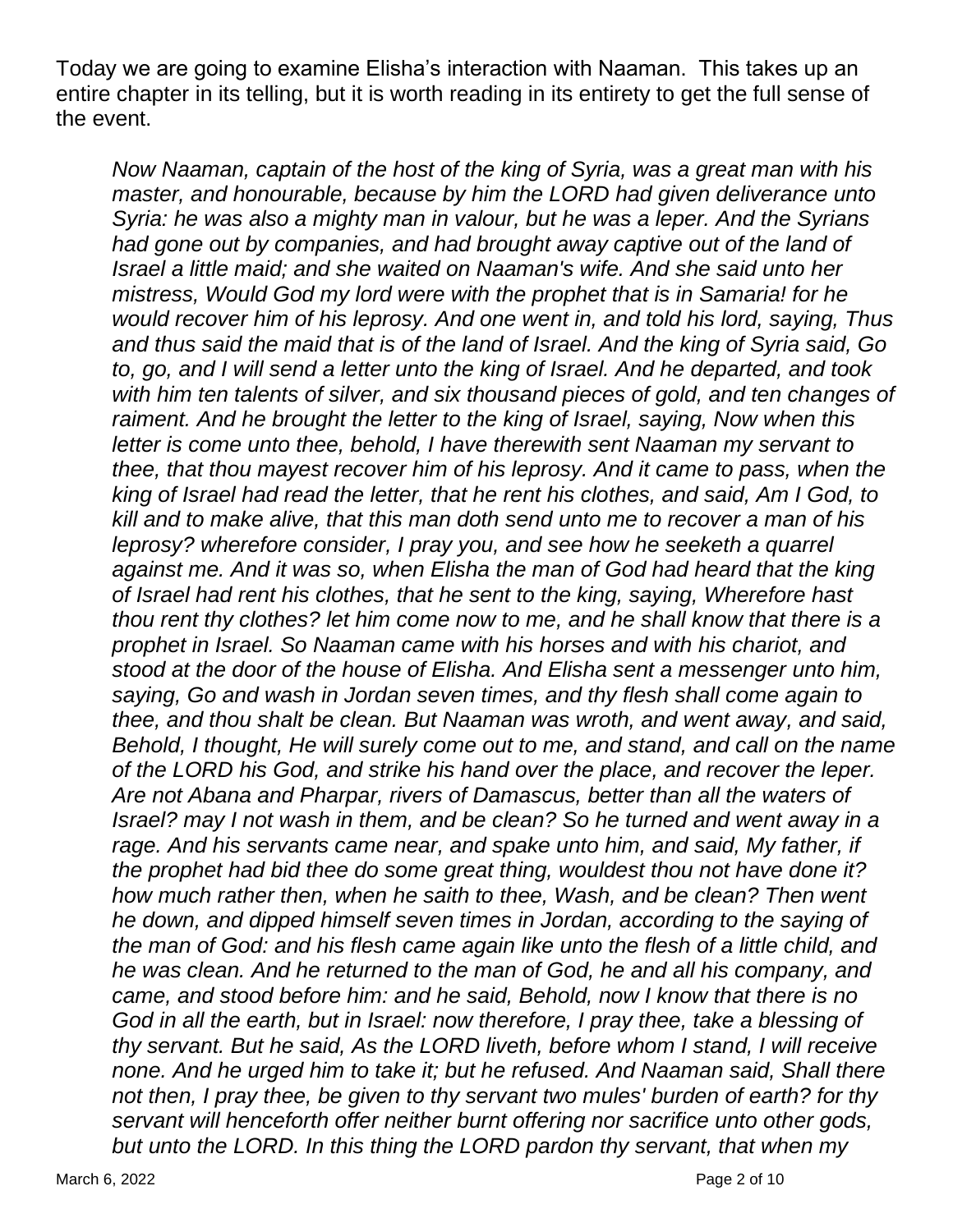*master goeth into the house of Rimmon to worship there, and he leaneth on my hand, and I bow myself in the house of Rimmon: when I bow down myself in the house of Rimmon, the LORD pardon thy servant in this thing. And he said unto him, Go in peace. So he departed from him a little way. But Gehazi, the servant of Elisha the man of God, said, Behold, my master hath spared Naaman this Syrian, in not receiving at his hands that which he brought: but, as the LORD liveth, I will run after him, and take somewhat of him. So Gehazi followed after Naaman. And when Naaman saw him running after him, he lighted down from the chariot to meet him, and said, Is all well? And he said, All is well. My master hath sent me, saying, Behold, even now there be come to me from mount Ephraim two young men of the sons of the prophets: give them, I pray thee, a talent of silver, and two changes of garments. And Naaman said, Be content, take two talents. And he urged him, and bound two talents of silver in two bags, with two changes of garments, and laid them upon two of his servants; and they bare them before him. And when he came to the tower, he took them from their hand, and bestowed them in the house: and he let the men go, and they departed. But he went in, and stood before his master. And Elisha said unto him, Whence comest thou, Gehazi? And he said, Thy servant went no whither. And he said unto him, Went not mine heart with thee, when the man turned again from his chariot to meet thee? Is it a time to receive money, and to receive garments, and oliveyards, and vineyards, and sheep, and oxen, and menservants, and maidservants? The leprosy therefore of Naaman shall cleave unto thee, and unto thy seed for ever. And he went out from his presence a leper as white as snow."* (2Ki 5:1-27)

Here we have Naaman, a man of great power, status, and wealth who literally has the entire world at his disposal; he has so much influence that kings seek to intercede on his behalf. His life, which appears to be perfect, is marred by the one affliction for which the fleshly world has no answer. He stands as a representative of the state of man as a whole – we all live in a state of total desperation, unable to save ourselves from our total helplessness. Remember, when it came to leprosy, that even the priests of the Most High God had no cure; their only instruction and ability was to identify the disease, and see to its exclusion from the camp. Men are just as unable to save their souls as Naaman was to heal his leprosy. In both cases, there is absolute dependency on God to save.

So we have this great heathen man, in the midst of a greater affliction, yet the Lord provides a method of salvation to even this Gentile. A "little maid", who is herself under a great affliction – captive of the Syrians, far from home and what she knows, kept in the home of a great afflicter of her people – she lifts her small voice up to instruct her captor in the only hope available – presenting the affliction before the Lord her God via His servant.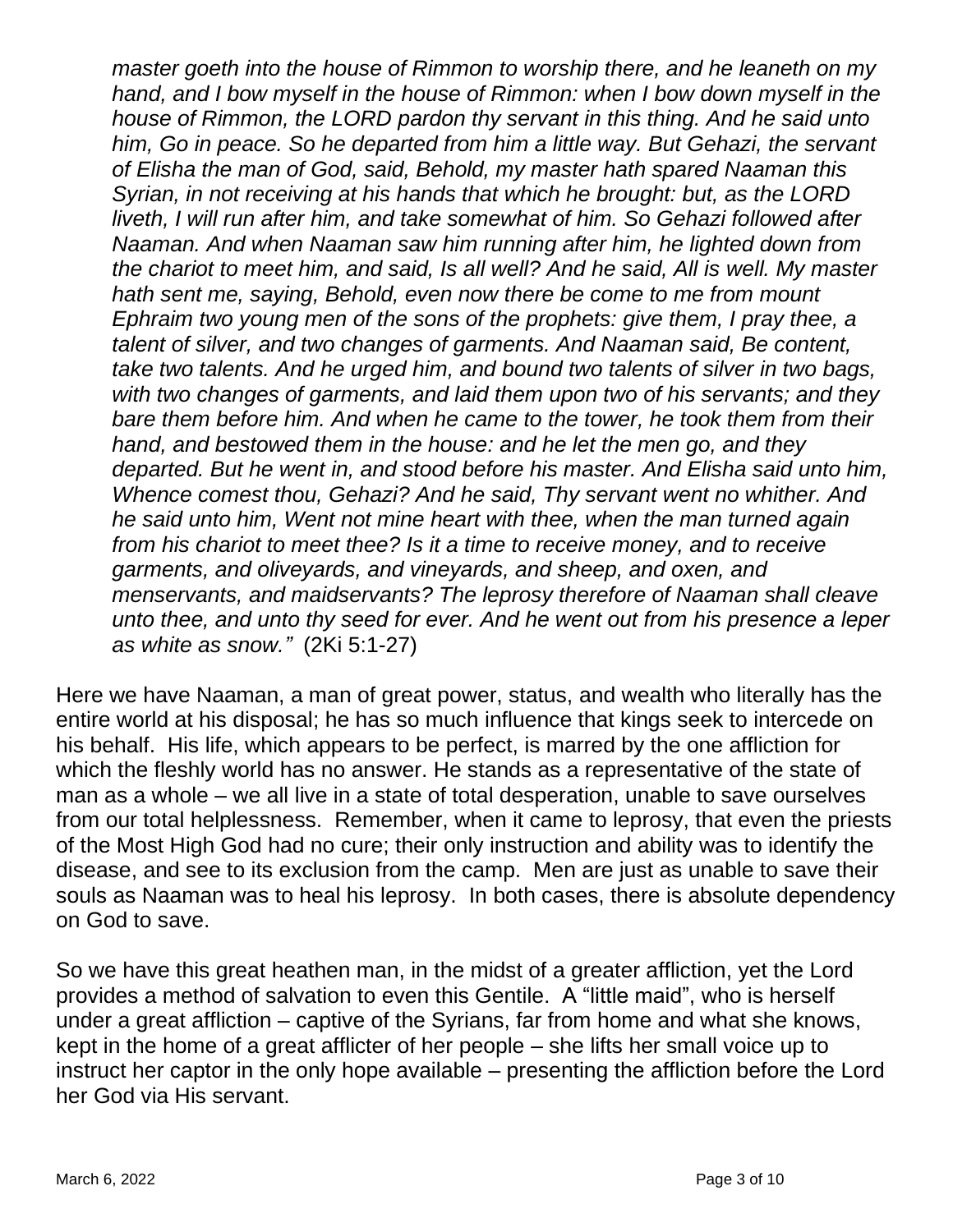Look at how amazing this is. Is it not a bright shining reminder of this foundational doctrine

"*For he saith to Moses, I will have mercy on whom I will have mercy, and I will have compassion on whom I will have compassion."* (Rom 9:15)

God shows this man great mercy and that through an utterly unexpected place. This little maid is unnamed, we know nothing more about her, but she is no less potent a vessel than the man of God she sends him to. She delivers a simple message out of mercy to her enemy.

• We never know who our message is for, who will hear and what work God is doing by putting us in a place, so we must keep the message free of our own wisdom and deliver a pure Gospel.

No less remarkable than the little maid being in Naaman's house is the fact that this great man, a Gentile idolater actually listens and takes action based on her words; words that reach him quite indirectly, from the maid to his wife, his wife to a servant, the servant to Naaman. Look how wonderfully this demonstrates this precept

"*O the depth of the riches both of the wisdom and knowledge of God! how unsearchable are his judgments, and his ways past finding out!"* (Rom 11:33)

• When God appoints a thing to happen, there is a directed path to the thing's execution, and frequently it is beyond our understanding to grasp how it happened – but that is part of the glory of it and we should be thankful and praise Him for it.

Of course, it's not as simple as Naaman just picking up and going to Elisha. Naaman's king sees this as only a matter of the flesh, requiring a diplomatic envoy and money. The world always sees money as the answer to their problems as it is the ultimate expression of their strength. The little maid didn't say anything about money or gifts, remember, yet that's what Benhadad sends Naaman with.

The king of Israel also sees only the fleshly elements involved here and doesn't look to the possibility of a spiritual answer. It requires Elisha intervening to bring any sense of God's involvement to the forefront. It seems he had some knowledge of the situation from the Lord, though he doesn't declare anything other than Naaman will know there is a prophet in Israel. He doesn't claim he will heal the man, or make any claims about any power he holds, only that Naaman, this great heathen, will know a sure thing.

• Our first instinct should be to look at the spiritual aspects of a situation, trusting in God to address the logistical elements of a matter. We must not fret the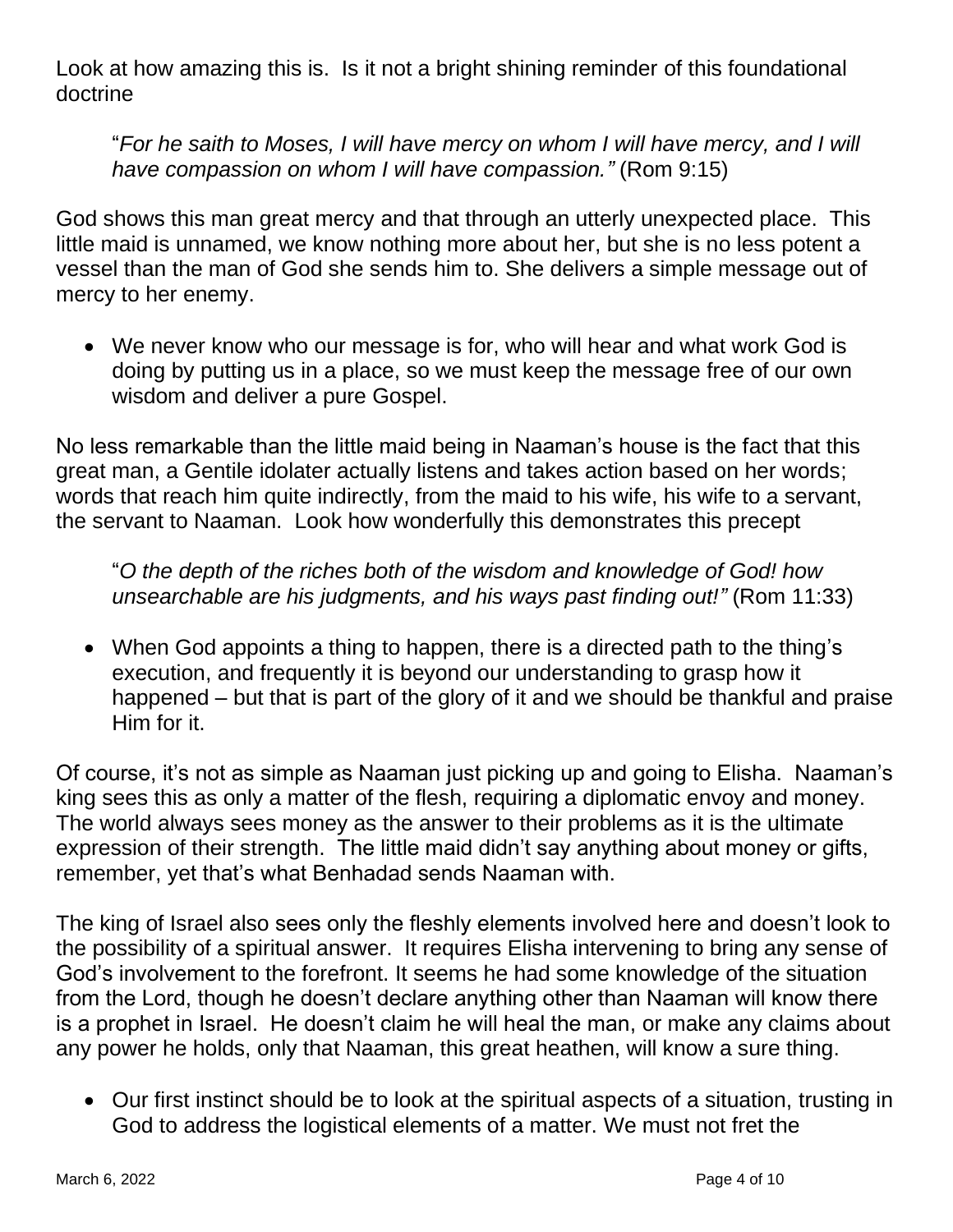sufficiency of our strength to address a thing but call upon the Lord for understanding and relief when needed.

Again, we see a great work in the matter when Naaman goes to Elisha. Think about how odd this would have been to watch these two kings behave in this way, and yet he goes anyway. His reaction is fleshly and fairly expected. He expects to be served in a manner as befitting a man of his station. He wants a little Benny Hinn showmanship. Instead, he gets a servant of the man of God he intends to visit telling him to go wash in a river, and a pretty lame one at that.

He has traveled all this way, has operated more with a curiosity than in any faith, and then at the finish line he rejects the method he is given to achieve his desired end because it does not comport with his notions of sophistication, elegance, science, or religion. "Go wash in Jordan seven times to be cleansed of this disease? What kind of hogwash is that?" Of course, it doesn't make sense. He's probably bathed in every kind of smelly concoction, specialized bath and nonsensical mixture available in Syria to no effect. What good would this piddling little Jordan river do? But that's all the flesh here. He went to a man of God for help, but disregards the help provided in pride – how often do we do similar things?

• If you go to God to get an answer, and His servants are delivering one, listen. Don't come with your own answer, and when counsel doesn't match what you think the answer should be, disregard it outright.

Again, we see a "little" voice bring him to seeing his fleshly folly. His servant brings him around to seeing the silliness in his pride and refusal to do this simple thing that would heal him.

• Sometimes, the voices we consider small are the most important to listen to. The Lord uses the vessel He deems appropriate to the task, and it behooves us to always have our ears and hearts open to hearing Him.

And then we come to Gehazi. Elisha refuses to take of Naaman's wealth, and Gehazi just can't take it. He wrongly attributes the miracle, you see. He says "*my master hath spared Naaman this Syrian, in not receiving at his hands that which he brought"* giving the glory to Elisha, not God. It's an easy place to fall into, and you see what a grievous result it has for the poor man. Remember this verse and hold it dear

"*For the love of money is the root of all evil: which while some coveted after, they have erred from the faith, and pierced themselves through with many sorrows.*" (1Ti 6:10)

March 6, 2022 **Page 5 of 10** Not money, for the Lord may bless His people with prosperity, and no thing the Lord gives in blessing is evil; but the love of money is the root of all evil. That is the heart of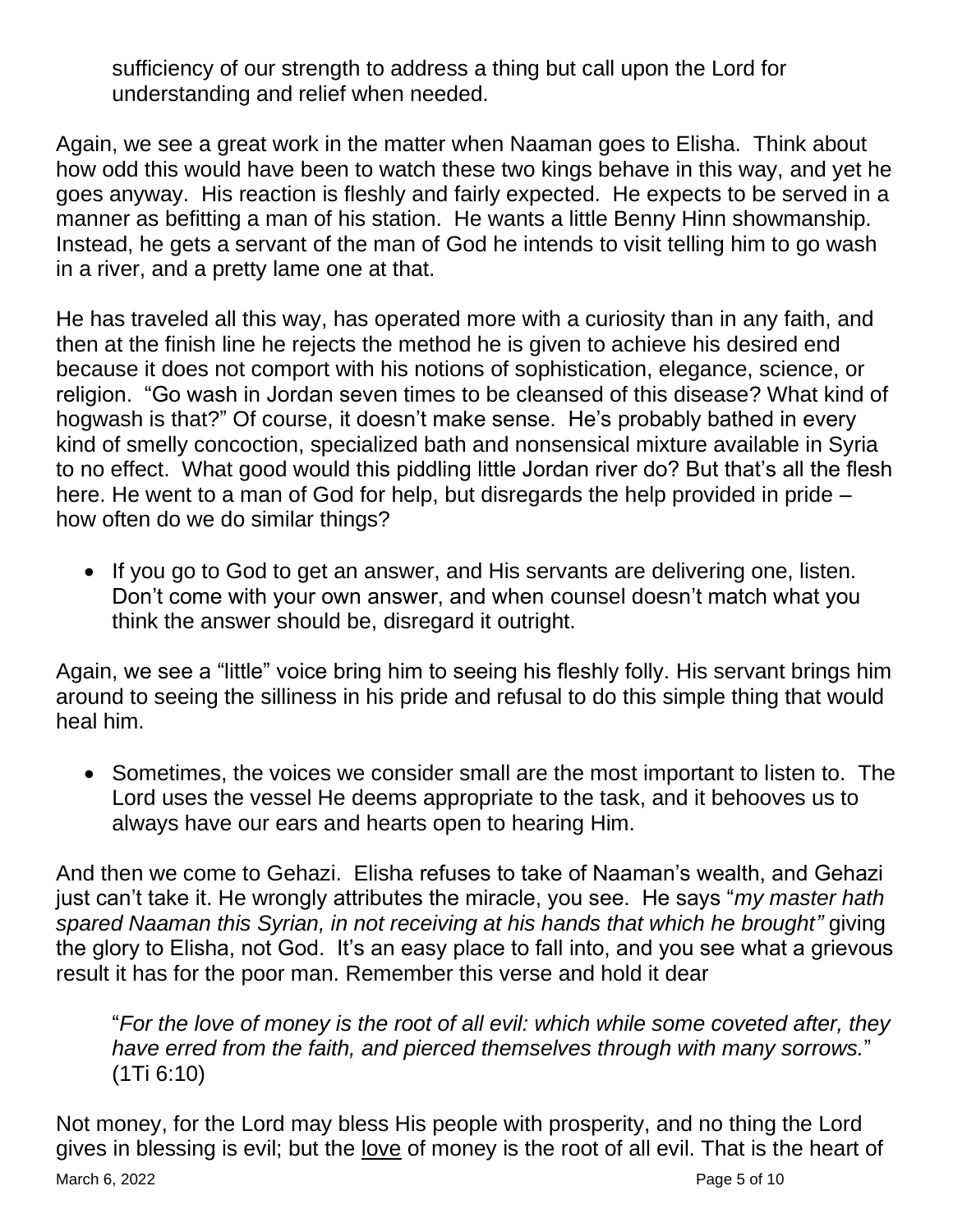Gehazi's sin – he loves money and believes he is entitled to something for the work that God has done via the hand of His servant. That love of money breeds dishonesty and he lies to Naaman. He knows that he isn't going to convince Naaman that Elisha suddenly changed his mind – he was adamant that he would not take a thing from him – so he lies to hide his greed from Naaman. Look at how the love of money truly is the root of all evil. He lies and brings infamy on Elisha by saying he was sent!

How many of these does Gehazi fall into

"*These six things doth the LORD hate: yea, seven are an abomination unto him: A proud look, a lying tongue, and hands that shed innocent blood, An heart that deviseth wicked imaginations, feet that be swift in running to mischief, A false witness that speaketh lies, and he that soweth discord among brethren.*" (Pro 6:16-19)

All this sin over some silver he thinks to acquire for work he didn't do! Naaman is suckered into Gehazi's sin and this, I think carries a small warning for us. He is a generous man, and I don't think seeking to do anything wrong with his gifts, but he should have been more cautious. Not everyone who comes asking charity is in genuine need. Gehazi's lying use of the sons of the prophets is intended to pull on Naaman's generosity, which works wonderfully because Naaman doesn't try Gehazi's intentions.

But there was no right to this reward. Elisha puts this so well

"*Is it a time to receive money, and to receive garments, and oliveyards, and vineyards, and sheep, and oxen, and menservants, and maidservants?"* A rhetorical question, whose obvious answer is emphatically 'no!' We seek reward for this life's labors, surely, but this is not the time to receive them!

• Reward for the work we do in the name of our Master is not here. What we receive here from our Father is for the doing of the job, these are loaned resources, and we should neither expect nor even desire such rewards.

What a sad end we see Gehazi come to. Sad, but properly deserved. He spends the rest of his days, and his whole line carries the leprosy of Naaman as his mark. He sought to hide his ill-gotten gains and continues in his sin by lying to Elisha about his mission. Once in the grip of sin, it can be impossible to get out. His love of money has undone not only him, but his entire line.

Consider the justice of the punishment. He was overtaken with coveting the things that Naaman possessed, and he didn't deserve – and now he had received for his wickedness that thing of Naaman's he didn't seek, but did so richly deserve. The Lord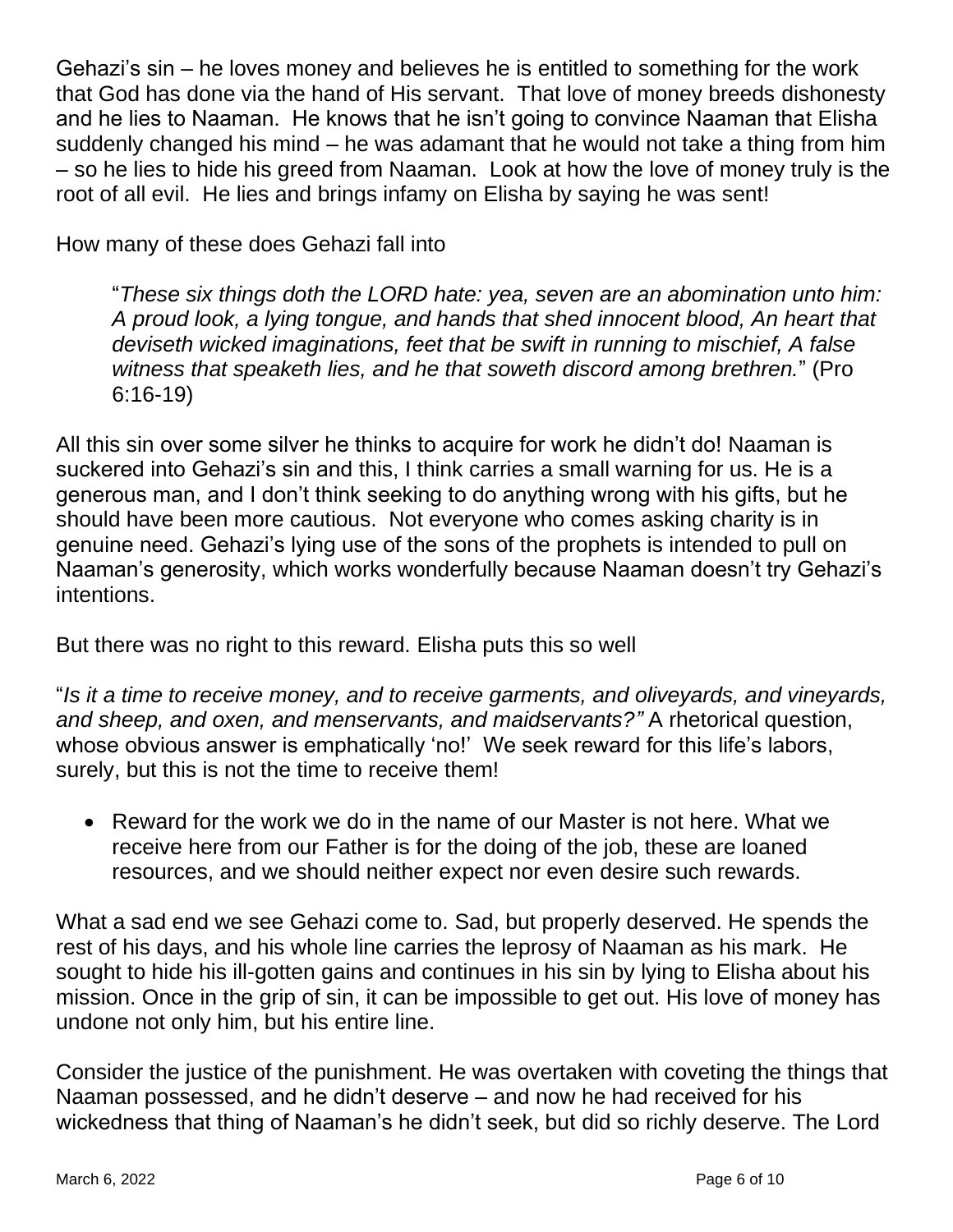is just in all His ways indeed. He sought to hide the greed of his soul with piety and serving at the prophet's feet, and God exposed the truth of his soul for all to see.

The second event for today is I think largely overlooked by many expositors for its simplicity, and they ignore what the larger message from it is. It's one of my favorite parts of Elisha's life though, because it is so applicable to our daily lives.

"*And the sons of the prophets said unto Elisha, Behold now, the place where we dwell with thee is too strait for us. Let us go, we pray thee, unto Jordan, and take thence every man a beam, and let us make us a place there, where we may dwell. And he answered, Go ye. And one said, Be content, I pray thee, and go*  with thy servants. And he answered, I will go. So he went with them. And when *they came to Jordan, they cut down wood. But as one was felling a beam, the axe head fell into the water: and he cried, and said, Alas, master! for it was borrowed. And the man of God said, Where fell it? And he shewed him the place. And he cut down a stick, and cast it in thither; and the iron did swim. Therefore said he, Take it up to thee. And he put out his hand, and took it."* (2Ki 6:1-7)

This is such a wonderful view of what might appear to be mundane. We have Elisha engaged in the affairs of daily life, and even in them see the working of God. While some of Elisha's more spectacular appearing miracles were spread across Israel, his perspective doesn't change when he is in his home base. He is the same person whether in front of kings, or with the young men he teaches in the ways of God. Look at the willingness of student and teacher to put their hands to necessary work. This expansion wasn't vanity but practical necessity. There is nothing amiss here in what they are trying to do – they're literally running out of space to do the work they've been given to do. If it were something inappropriate, Elisha would not have encouraged the project or engaged himself in it. There was nothing ostentatious about what they were building or doing, they used borrowed tools and built a simple structure out of wood – not marble or other ostentatious materials.

The lessons here are several from this simple little glimpse into Elisha's world

- We must not be afraid of doing physical work, regardless of station or role.
- Be conscientious with those things especially that are borrowed and remember that all things are borrowed.
- Know that our Master, who has loaned all things to us, will help us when we make mistakes to restore us, if we but ask.

Our final event for today is one we frequently reference for the wonder of being given spiritual sight

March 6, 2022 **Page 7 of 10** "*Then the king of Syria warred against Israel, and took counsel with his servants, saying, In such and such a place shall be my camp. And the man of God sent*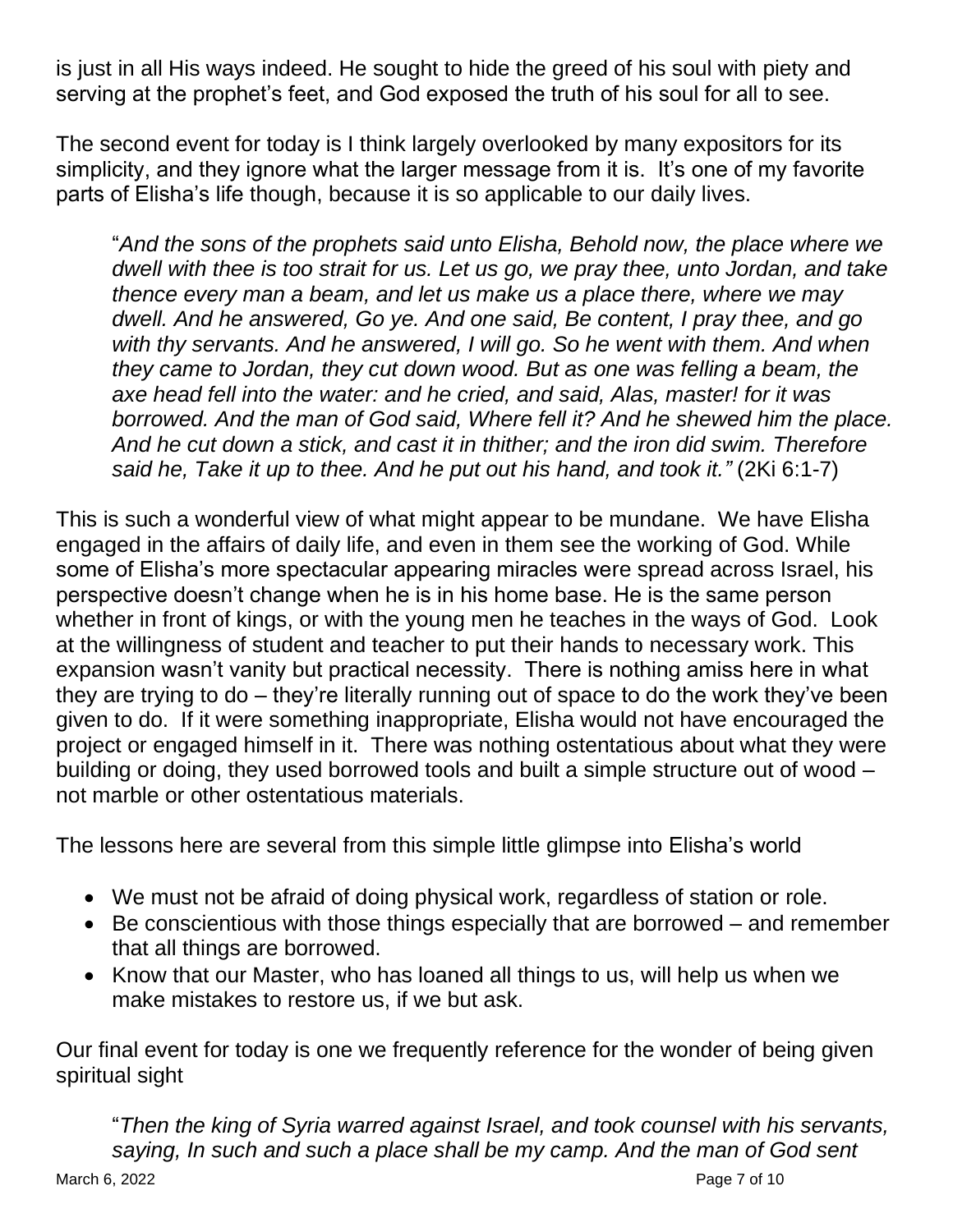*unto the king of Israel, saying, Beware that thou pass not such a place; for thither the Syrians are come down. And the king of Israel sent to the place which the man of God told him and warned him of, and saved himself there, not once nor twice. Therefore the heart of the king of Syria was sore troubled for this thing; and he called his servants, and said unto them, Will ye not shew me which of us is for the king of Israel? And one of his servants said, None, my lord, O king: but Elisha, the prophet that is in Israel, telleth the king of Israel the words that thou speakest in thy bedchamber. And he said, Go and spy where he is, that I may send and fetch him. And it was told him, saying, Behold, he is in Dothan. Therefore sent he thither horses, and chariots, and a great host: and they came by night, and compassed the city about. And when the servant of the man of God was risen early, and gone forth, behold, an host compassed the city both with horses and chariots. And his servant said unto him, Alas, my master! how shall we do? And he answered, Fear not: for they that be with us are more than they that be with them. And Elisha prayed, and said, LORD, I pray thee, open his eyes, that he may see. And the LORD opened the eyes of the young man; and he saw: and, behold, the mountain was full of horses and chariots of fire round about Elisha. And when they came down to him, Elisha prayed unto the LORD, and said, Smite this people, I pray thee, with blindness. And he smote them with blindness according to the word of Elisha. And Elisha said unto them, This is not the way, neither is this the city: follow me, and I will bring you to the man whom ye seek. But he led them to Samaria. And it came to pass, when they were come into Samaria, that Elisha said, LORD, open the eyes of these men, that they may see. And the LORD opened their eyes, and they saw; and, behold, they were in the midst of Samaria. And the king of Israel said unto Elisha, when he saw them, My father, shall I smite them? shall I smite them? And he answered, Thou shalt not smite them: wouldest thou smite those whom thou hast taken captive with thy sword and with thy bow? set bread and water before them, that they may eat and drink, and go to their master. And he prepared great provision for them: and when they had eaten and drunk, he sent them away, and they went to their master. So the bands of Syria came no more into the land of Israel."* (2Ki 6:8-23)

Syria was a constant threat to Israel in these days, and the Lord at times delivered Israel into the hand of Syria's king, and sometimes didn't. Here He uses Elisha to thwart the intent of Benhadad. That use as a vessel draws Benhadad's ire onto Elisha, as it frequently does for God's servants. We cannot expect to serve Him and declare his truth without consequence, because as we see here, His ways are at war with the ways of the flesh and men. Sometimes the response is slight, sometimes the enemy king sends a great host in an utterly disproportionate response. We know plenty about disproportionate responses from the world, and draw comfort from our Master's words:

"*If the world hate you, ye know that it hated me before it hated you."* (Joh 15:18)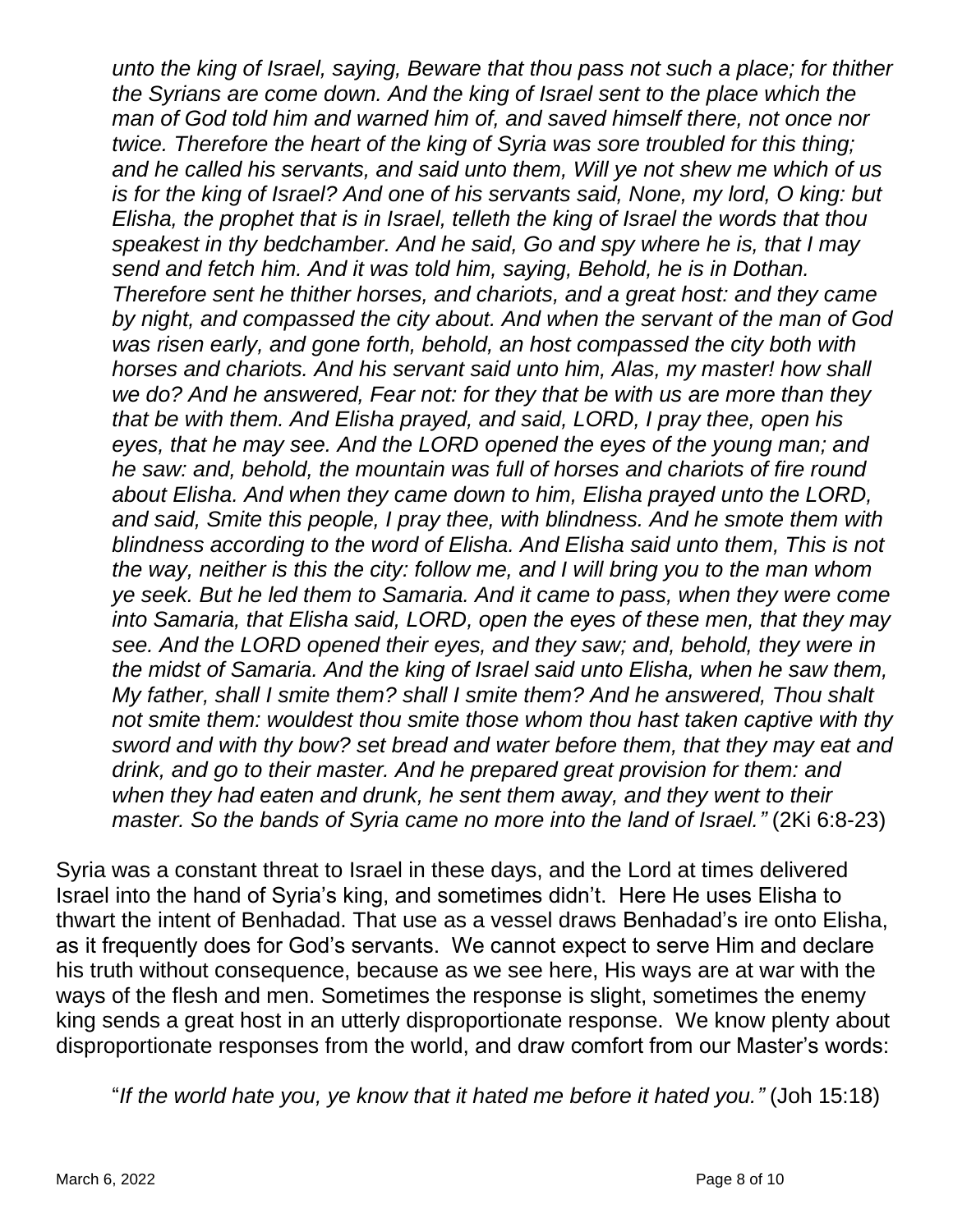Regardless of what the king does, whether minor or extreme, our response ought to be the same – one of measured faith. "*And his servant said unto him, Alas, my master! how shall we do? And he answered, Fear not.."* Fear not, is Elisha's answer, not pack the rain jackets and some canned goods, grab water bottles and we're gonna get the heck out of here. Just "fear not". In the face of panic and certain capture if not death, a simple "fear not". There is an example to heed.

His calm in the face of life-threatening danger is an exceptional example for us. We individually and as a body have faced this same kind of serious issue many times. Make no mistake, Elisha's life was on the line here. He was interfering with Benhadad's military aspirations, and that's serious business. Kings kill for less. But Elisha shows no distress, belies no turmoil in his spirt; he turns his attention to helping his distraught servant instead.

Elisha's kindness to his frightened, faith-failing servant is exceptional and an exemplar to us – he doesn't berate him but gives him the admonition and then shows him why the admonition is genuine and has real reason to be kept. What he does should serve us as though the sight he asks to be given to his servant is given to us personally. We should be able to look at this event and know inherently that "*they that be with us are more than they that be with them"*. This is why these things are written for our knowledge – so that we don't have to each individually experience these things on our own. I never rule out that someone could experience such an amazing thing, but here we have the instruction and example to help us know this truth and battle our flesh.

• In the face of danger (great or small), keeping our emotions in check and recalling to mind Elisha's admonition to his servant is our responsibility. It is our job to check our flesh and keep our passions under control as a fundamental part of how we live. Helping those whose sight fails them is a privilege, requiring kindness, not belittling for a lack of faith.

The next thing Elisha does here is no less amazing to me. Leading Benhadad's host on essentially a wild goose chase has always struck me as a little bit funny. The visual of Elisha marching at the front of a great host of armed men who have all been blinded by God Almighty, like the Pied Piper leading the rats almost, is just amazing. Most expositors say these men were selectively blinded – not unlike the men of Sodom groping about looking for Lot – so that it was simple for Elisha to lead them from Dothan to Samaria. They either didn't understand that this was Elisha standing in front of them, or just couldn't see him, but could see to march forth, and were so eager in their task they followed him without question.

Elisha operates with extreme mercy, not letting the king of Israel harm these men who came to harm him. He had no orders to slay, so he did not slay. The enemy is in God's hands even when it appears for a moment that they are in ours, and we must be cautious what actions we take without direction from God.